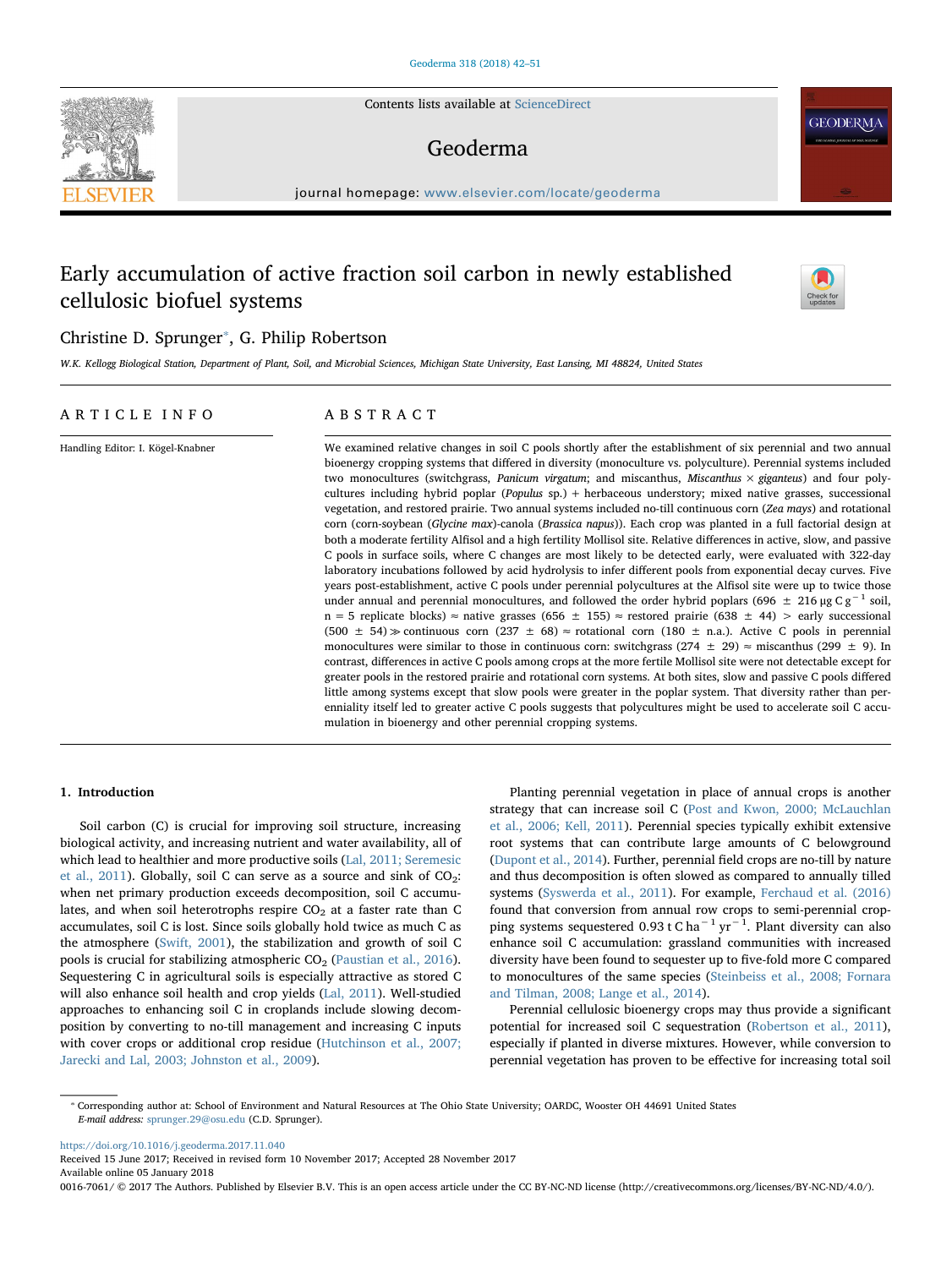C, the proportion of C accruing in active versus more recalcitrant slow and passive pools is poorly understood ([McLauchlan et al., 2006\)](#page-8-7). The active pool best reflects soil fertility and consists of freshly deposited material such as plant residues, root exudates, and microbial necromass and typically has a mean residence time (MRT) of less than a year. In contrast, the slow pool is comprised of material that has been stabilized through physical and biochemical processes and has an MRT that ranges from a few years to a decade or more, and the passive pool, with an MRT of thousands of years, consists of non-hydrolyzable C often closely associated with soil mineral surfaces ([Paul et al., 2001a;](#page-8-8) [Wander, 2004\)](#page-8-8).

The value of examining individual C pools in soil is to provide insight into mechanisms favoring soil C turnover and persistence, and also to identify soil C trajectories before changes in total soil C can be detected gravimetrically ([Leifeld and Kögel-Knabner, 2005\)](#page-8-9). In Midwest USA soils, from 10 to 70 years are typically required to detect total soil C change ([Necpálová et al., 2014](#page-8-10)).

Several techniques have been used to separate and quantify pools of soil C including biological, chemical, and physical methods. Active and slow pools are readily measured with physiochemical approaches that measure the amount of particulate organic matter size and density fractions (e.g., [Cambardella and Elliott, 1992; Wander, 2004; Culman](#page-8-11) [et al., 2012\)](#page-8-11) and with biological approaches that measure the amount of CO2 mineralized in long-term laboratory incubations (e.g., [Robertson](#page-8-12) [and Paul, 2000; Paul et al., 2001b; Sanford and Kucharik, 2013; Riggs](#page-8-12) [and Hobbie, 2016\)](#page-8-12). Passive pools can be estimated by chemical fractionation with acid hydrolysis ([Paul et al., 1997, 1999; Sanford and](#page-8-13) [Kucharik, 2013](#page-8-13)). [Paul et al. \(1999\)](#page-8-14), for example, used long-term incubations to show that poplars accumulated more C in the active pool compared to a conventionally tilled annual system, and as well that both early successional and poplar systems accumulated more slow C. [Collins et al. \(2010\)](#page-8-15) used long-term incubations to show that the slow C pool under five year-old switchgrass stands was 13% greater than in nearby uncultivated native soils.

Here we used long-term soil incubations in the laboratory together with acid hydrolysis to investigate changes in C pools five years after planting eight candidate biofuel cropping systems at two sites with similar climates but different soils, one a moderately fertile Alfisol soil in Michigan USA developed under forest, and the other a highly fertile Mollisol soil developed under prairie vegetation in Wisconsin USA. Cropping systems ranged in perenniality and diversity from continuous no-till corn to restored prairie. We used a three-pool model fit to incubation results to identify active, slow, and passive pools in the surface horizons of all systems.

Our overall objective is to evaluate the influence of different bioenergy cropping systems and soil types on active, slow, and passive C pools in order to better understand changes in soil C following land use conversion, and in particular to identify trends even before total C differences can be detected. Thus, we examined 1) whether diverse perennial biofuel cropping systems have greater and more persistent active, slow, and passive soil C pools in surface soils compared to annual cropping systems, 2) whether plant diversity (monoculture versus polyculture) influences active, slow, and passive C pools differently, and 3) whether soil type influences relative changes in soil C pools in different systems.

### 2. Materials and methods

## 2.1. Site description

We examined soil C pools in the Great Lakes Bioenergy Center's Biofuel Cropping System Experiment located at the Kellogg Biological Station (KBS) Long-Term Ecological Research Site in Michigan, USA (Alfisol) and at Arlington Agricultural Research Station (ARL) in Wisconsin, USA (Mollisol). At KBS mean annual precipitation and temperature are 1005 mm yr−<sup>1</sup> and 10.1 °C, respectively. KBS Alfisols

developed under eastern deciduous forest vegetation and are moderately fertile well-drained loamy mesic Typic Hapludalfs of comingled Kalamazoo and Oshtemo series with five distinct horizons: Ap (0–30 cm), E (30–41 cm), Bt1 (41–69 cm), 2 Bt2 (69–88 cm), 2E/Bt (88–152) ([Robertson and Hamilton, 2015](#page-8-16)). Prior to establishment in 2008 the pH of surface soils (0–10 cm) was 6.1, total soil carbon was 14.3 g C kg−<sup>1</sup> , and texture was 63% sand, 31% silt, and 6% clay ([http://data.sustainability.glbrc.org\)](http://data.sustainability.glbrc.org).

At ARL mean annual precipitation and temperature are 833 mm yr−<sup>1</sup> and 7.4 °C, respectively. ARL Mollisols developed under native prairie vegetation and are highly fertile silty loam mesic Typic Argiudolls in the Plano Series [\(Sanford et al., 2012\)](#page-9-3), with five horizons: Ap (0–23 cm), A (23–36 cm), Bt1 (36–48 cm), Bt2 (48-79 cm), and Bt3 (79–109 cm). Prior to establishment in 2008 the pH of surface soils (0–10 cm) was 6.6, total soil C was 22.4 g C kg<sup>-1</sup> ([Sanford et al., 2016](#page-9-4)), and soil texture was 9% sand, 66% silt, and 25% clay ([http://data.](http://data.sustainability.glbrc.org) [sustainability.glbrc.org\)](http://data.sustainability.glbrc.org). Prior to this experiment both sites were under annual row crops that were conventionally managed.

#### 2.2. Experimental design and systems

The Biofuel Cropping System Experiment is a randomized complete block design with five replicate blocks at each site consisting of eight biofuel cropping systems, including continuous no-till corn (Zea mays L.), rotational no-till corn as a corn-soybean (Glycine max L.)-canola (Brassica napus L.) rotation with each phase of the rotational corn system (corn, soybean, and canola) present each year, and monoculture and diverse perennial crops. The perennial monoculture systems are switchgrass (Panicum virgatum L.) and miscanthus (Miscanthus  $\times$  giganteus) crops. Hybrid poplar (Populus nigra  $\times$  P. maximowiczii 'NM6') was planted as a biculture with a nurse crop of oats, replaced in succeeding years with an herbaceous understory (24% cover) dominated by Crepis capillaris and Conzya canadensis. The other diverse perennial systems included a five species native grass mix (Andropogon gerardii, Elymus canadensis, Panicum virgatum, Schizachrium scoparium, and Sorghastrum nutans), an early successional community abandoned from agriculture at the time of experiment establishment, and an 18-species restored prairie system consisting of C4 and C3 species including legumes (described below). The monoculture switchgrass system consisted of the Cave-in-Rock variety, while the switchgrass in the native grass mix and restored prairie were of the Southlow variety. Each of the 100 plots within the Biofuel Cropping System Experiment is  $27 \text{ m} \times 43 \text{ m}$  (0.12 ha) and plots are separated by  $a > 15$  m wide mowed alley.

Prior to planting in early spring 2008, all plots were tilled to a depth of 20.3 cm with a chisel plow and secondary soil finisher. The annual row crops were subsequently planted in late spring, and thereafter managed without tillage. Planting rates for corn and soybeans were 70,000 and 78,000 seeds ha<sup> $-1$ </sup>, respectively. Canola was planted at 4.5 kg ha−<sup>1</sup> . The switchgrass, native grasses, and restored prairie systems were then planted in summer 2008 with a brillion-type native plant seeder. Seeding rates for switchgrass were 7.5 kg ha<sup> $-1$ </sup>, for the native grasses 1.6 to 2.4 kg ha<sup>-1</sup>, and for restored prairie 0.4 to 1.2 kg ha−<sup>1</sup> . Both the miscanthus and the poplar systems were planted by hand in May 2008 at densities of 17,200 rhizomes ha<sup>-1</sup> and 2778 cuttings ha<sup>-1</sup>, respectively. Miscanthus failed at the Mollisol site due to winterkill in winter 2008–2009 and was replanted in spring 2010 [\(Sanford et al., 2016\)](#page-9-4).

The composition of the early successional system reflects the 2008 soil seed bank and natural colonization by annual and perennial herbaceous species. At the Mollisol site, the early successional system was dominated by Elymus canadensis and Ambrosia trifida. At the Alfisol site, annuals made up 79% of the early successional system; dominant species were Setaria faberi and Conzya canadensis. The Shannon-Weiner diversity index for the early successional community was 1.94 and 2.10 for the Mollisol and Alfisol sites, respectively. More details on species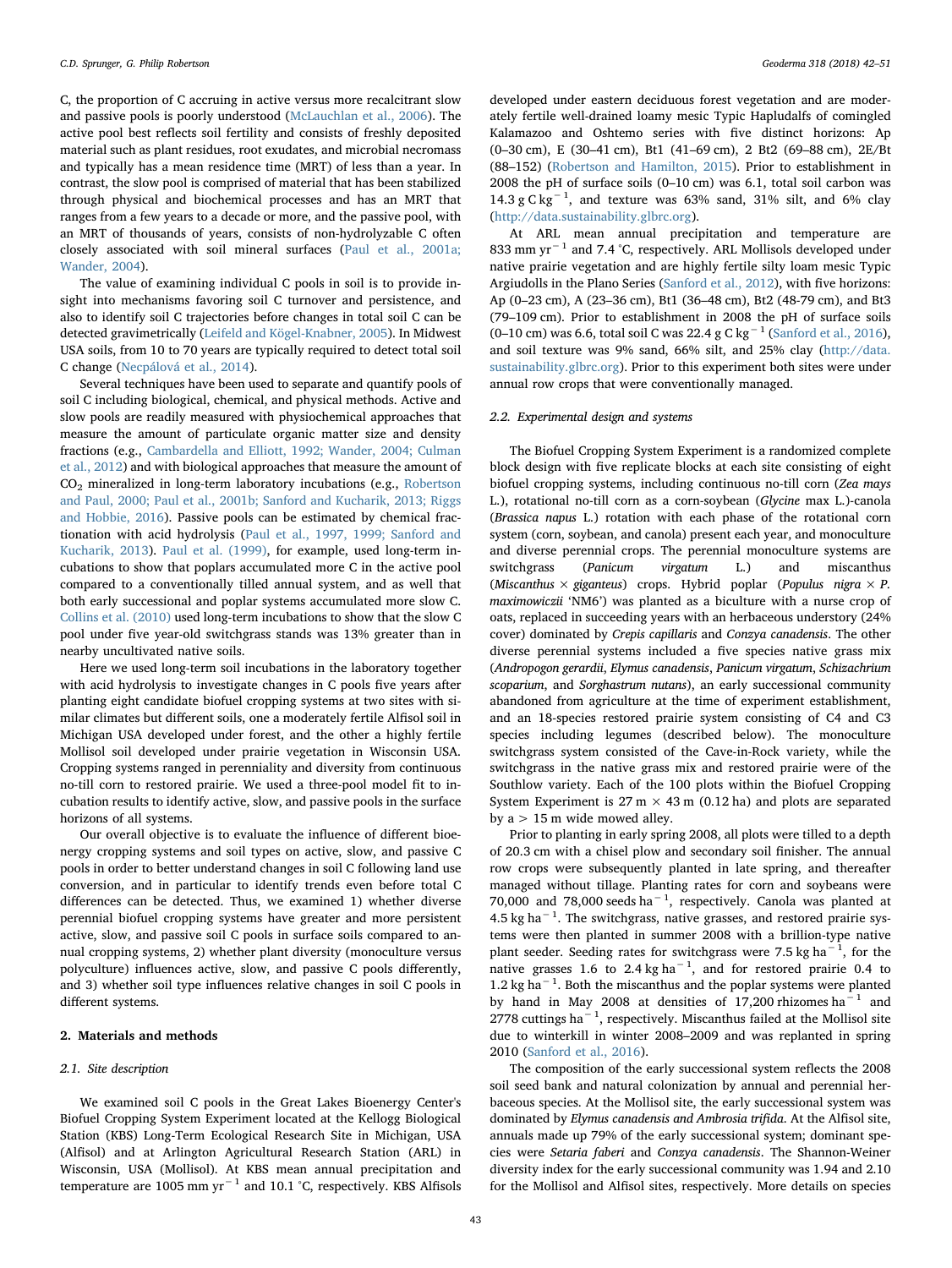composition for the native grasses, early successional and restored prairie systems are available at [https://data.sustainability.glbrc.org/](https://data.sustainability.glbrc.org/datatables/421) [datatables/421.](https://data.sustainability.glbrc.org/datatables/421)

Nitrogen fertilizer application varied by cropping system. Corn received on average 167 kg N ha<sup>-1</sup> y<sup>-1</sup> as urea-ammonium nitrate. Canola received 176 kg N ha<sup>-1</sup> y<sup>-1</sup> as urea-ammonium nitrate. The switchgrass, miscanthus, native grasses, and early successional systems each received 56 kg N ha<sup>-1</sup> y<sup>-1</sup> of urea-ammonium nitrate. The poplars received a single pulse of urea-ammonium nitrate fertilizer in 2010 at a rate of 155 kg N ha<sup>-1</sup> at the Alfisol site and 210 kg N ha<sup>-1</sup> at the Mollisol site. The restored prairie and soybeans were not fertilized.

#### 2.3. Soil sampling

Intact soil cores were collected in November 2013 at both sites from blocks 1–3 with hydraulic direct-push soil samplers (Geoprobe; Salina, KS at the Alfisol site and Giddings; Windsor, CO at the Mollisol site). Three 1 m deep cores (7.6 cm diameter) were taken at three designated sampling stations within each plot and divided into four different depths: 0–10 cm, 10–25 cm, 25–50 cm, and 50–100 cm. Cores within each plot were composited by depth interval and sieved to 4 mm. However, results for only the 0–10 cm layer are reported in this analysis. All living roots were extracted prior to sieving.

#### 2.4. Long-term incubations

Long-term laboratory incubations were used to estimate size and turnover rates of the different soil organic C pools ([Paul, 2001a; Grandy](#page-8-8) [and Robertson, 2007; Sanford and Kucharik, 2013](#page-8-8)). The laboratory experiment was a two-site by ten-treatment full factorial design. Treatments included all eight cropping systems plus soybean and canola phases of rotational corn. Incubations included surface soils (0–10 cm) for all systems. Two analytical replicates, incubated separately, were treated as subsamples for 2 sites  $\times$  10 cropping systems  $\times$  3 replicate blocks  $\times$  2 analytical replicates = 120 incubation jars. Twenty-five grams of fresh soil were placed in 237 mL glass Mason jars after adjusting soil to 55% water-filled pore-space according to [Franszluebbers](#page-8-17) [et al., 2000](#page-8-17) following a pilot study to determine optimal water content for C mineralization.

Throughout the experiment soils were kept in the dark at 25 °C. Soil moisture was adjusted once per week to maintain a 45–55% moisture content throughout the course of the incubations.  $CO<sub>2</sub>$  measurements were taken 11 times over the course of 322 days, with more intensive sampling at the beginning (once per week) and less sampling towards the end (once every 6 weeks).  $CO<sub>2</sub>$  production for each sample was determined by injecting 1 mL of headspace into an  $N_2$  carrier gas that streamed through a LI-COR LI-820 infrared gas absorption analyzer (LI-COR Biosciences, Lincoln, NE). An initial  $CO<sub>2</sub>$  reading was taken immediately after jars were capped, followed by three subsequent readings 40 min apart.  $CO<sub>2</sub>$  fluxes were calculated by regressing  $CO<sub>2</sub>$  versus time [\(Robertson et al., 1999](#page-8-18)). In between readings, jars were covered with plastic film.

## 2.5. Acid hydrolysis

To determine the passive or non-hydrolyzable C pool, we performed acid hydrolysis on soils after the last incubation ([Paul et al., 1999;](#page-8-14) [Collins et al., 2000; Sanford and Kucharik, 2013\)](#page-8-14). Prior to hydrolysis, we used a dissecting microscope  $(20 \times)$  to identify plant material that was then removed with forceps and by flotation in a 5% NaCl solution. Two grams of soils were then refluxed in 6 N HCl (20 mL) at 116 °C for 16 h to oxidize available C and solubilize amino compounds, pectins, and cellulose ([Sollins et al., 1999](#page-9-5)). The remaining material was then washed by centrifugation, dried, and ground for total C and N analysis performed with a CHNS Elemental Analyzer (Costech ECS 4010, Costech Analytical Technologies, Valencia, CA).

#### 2.6. The three-pool decomposition model

In order to determine active, slow, and passive pool sizes and decomposition rates we used non-linear regression results from C mineralization rates, acid hydrolysis, and total C in a three-pool model with first-order kinetics ([Paul et al., 1999; Sanford and Kucharik, 2013\)](#page-8-14):

<span id="page-2-0"></span>
$$
C_{t(t)} = C_a e^{-ka(days)} + C_S e^{-ks(days)} + C_p e^{-kp(days)} \tag{1}
$$

where  $C_t$  = total soil organic C at time t;  $C_a$ ,  $C_s$ , and  $C_p$  = C in active, slow, and passive pools, and  $k_a$ ,  $k_s$ , and  $k_r$  = decomposition rates for each fraction. In order to estimate the active C pool  $(C_a)$  and decomposition rates, we determined the first order derivative of Eq. [\(1\)](#page-2-0) via non-linear regression:

<span id="page-2-1"></span>Cumulative C mineralization =  $C_a * k_a e^{(-ka * days)} + C_s * k_s e^{(-ks * days)}$ +  $C_r * k_r e^{(-kp*days)}$  (2)

where  $C_a$ ,  $C_s$ , and  $C_r$  = active, slow, and passive C pools respectively; and  $k_a$ ,  $k_s$ , and  $k_r$  = decay constants for the active, slow, and passive pools, respectively ([Paul et al., 1999\)](#page-8-14).

The size of the passive C pool  $(C_r)$  was determined by acid hydrolysis. Once the active and passive C pools were determined, the slow C pool was calculated by subtracting the passive C and active C pools from total C:

$$
C_s = C_t - C_a - C_r \tag{3}
$$

where  $C_s$ ,  $C_t$ ,  $C_a$ , and  $C_r$  are defined as above.

Mean residence times (MRTs) were then calculated by taking the inverse of the decay constants for the active, slow and passive pools. In our model,  $k_r$  was set at 8.3 × 10<sup>-6</sup> d<sup>-1</sup>, a previously determined value for both sites by <sup>14</sup>C decay ([Paul et al., 2001a](#page-8-8)), which is equivalent to a mean residence time of  $\sim$  1000 yr. Laboratory estimated MRTs were scaled to in situ MRTs by using a  $Q_{10}$  correction  $(2\gamma_{lab}^{T} - \frac{T}{\text{field}})^{10}$ ) where T<sub>lab</sub> is the laboratory incubation temperature (25 °C) and T<sub>field</sub> is the mean annual field temperature (9.9 °C for the Alfisol site, 6.8 °C for the Mollisol site) [\(http://data.sustainability.glbrc.](http://data.sustainability.glbrc.org/protocols/122) [org/protocols/122](http://data.sustainability.glbrc.org/protocols/122)). Automated weather stations at both sites were used to measure field temperatures.

## 2.7. Statistics

The non-linear regression function in SAS (Proc NLIN, version 9.4; SAS Institute, Cary, NC, USA) was used to estimate the active pool  $(C_a)$ and the decay rates for the active, slow, and passive pools (Table S1). Curves were generated for each of three replicate blocks per cropping system per site to estimate active, slow, and passive pools, MRTs, and cumulative C mineralization for every replicate block. Cumulative C mineralization was estimated by using Eq. [\(2\)](#page-2-1) to calculate a daily value for each of 322 incubation days and then summing over the total period. Cumulative C mineralization, MRT, and active, slow, and passive C pools were analyzed using Proc Mixed of SAS (version 9.4; SAS Institute, Cary, NC, USA). Site and cropping system were treated as fixed effects and block as a random effect. Significant differences were determined at  $\alpha = 0.05$  and means were compared with an adjusted Tukey's pairwise means comparison.

#### 3. Results

### 3.1. Cumulative C mineralization

Cumulative C mineralization differed by cropping system [\(Fig. 1](#page-3-0),  $p$  < 0.05), but not by site [\(Fig. 1](#page-3-0),  $p$  > 0.1). At the Alfisol site, cumulative C mineralization ranged from 0.73  $\pm$  (0.1, standard error of the mean) to 1.33  $\pm$  0.2 mg C g<sup>-1</sup> soil [\(Fig. 1\)](#page-3-0). The native grasses, early successional, and poplar systems mineralized the most C as compared to the rotational corn systems and switchgrass. At the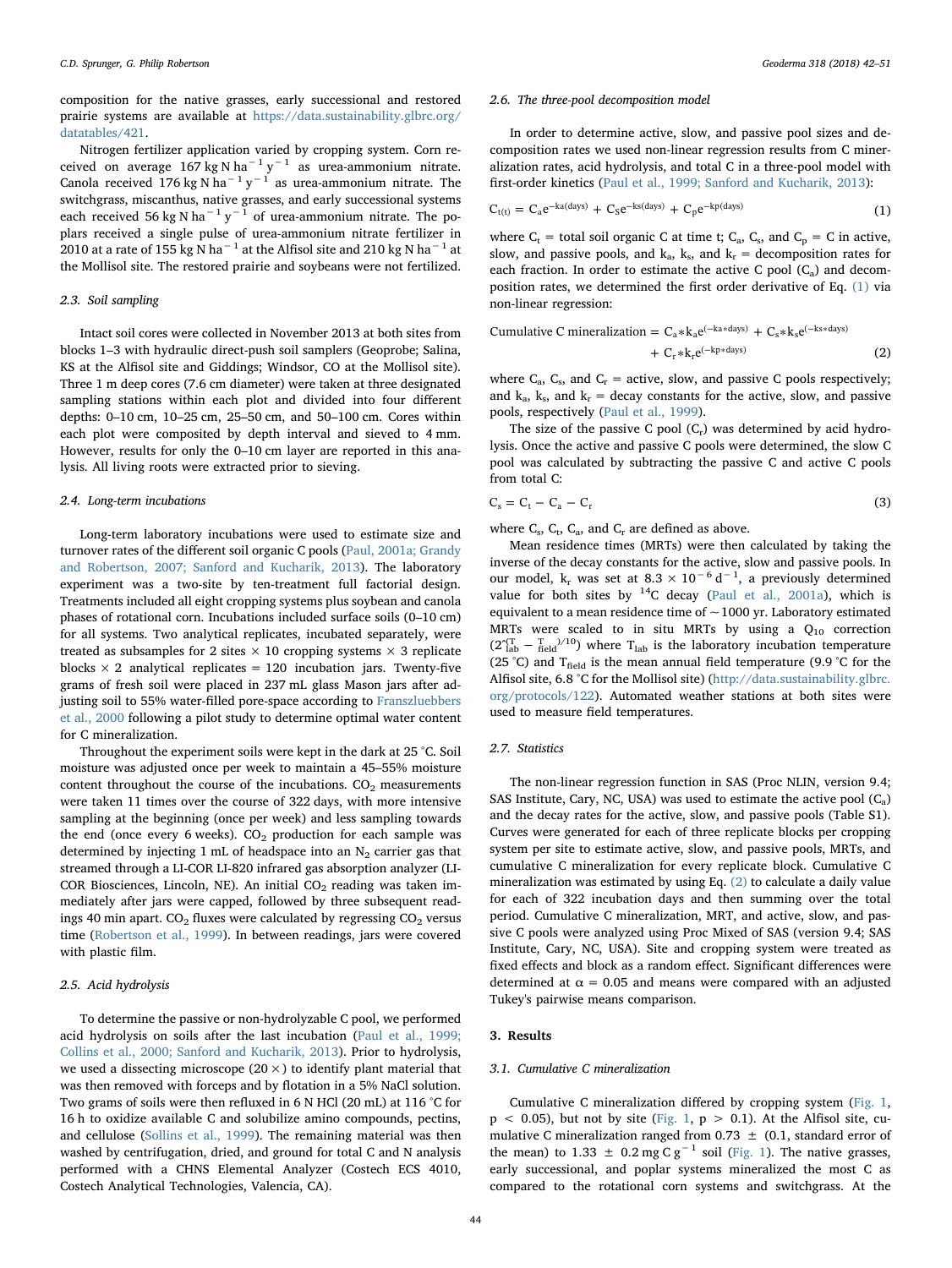<span id="page-3-0"></span>

Fig. 1. Cumulative C mineralization from surface soils (0–10 cm depth) over the course of 322 day incubations for the moderate fertility Alfisol (KBS) and high fertility Mollisol (ARL) sites. Systems with different lowercase letters are statistically different from one another ( $p < 0.05$ ,  $n = 3$ ).

Mollisol site, cumulative C mineralization ranged from  $0.94 \pm 0.01$  to 1.3  $\pm$  0.2 mg C g<sup>-1</sup> soil [\(Fig. 1\)](#page-3-0). There were three apparent groupings within the eight Mollisol systems: The restored prairie and switchgrass systems mineralized significantly more C compared to the annual cropping systems and miscanthus, while early successional, native grasses, and poplar systems were not statistically different from either group.

#### 3.2. Cumulative C mineralized per g soil C

Cumulative C mineralization expressed on a per g total soil C basis (rather than per g soil), which is a means to normalize against soil type (total C) differences between sites, was significantly greater at the Alfisol site than at the Mollisol site [\(Fig. 2,](#page-4-0)  $p < 0.0001$ ). Cumulative C mineralized per g soil C ranged from 62.5 ± 13.0 to 98.6  $\pm$  6.0 mg C g<sup>-1</sup> soil C at the Alfisol site compared to 43.9  $\pm$  16.1 to 57.1  $\pm$  4.5 mg C g<sup>-1</sup> soil C at the Mollisol site. There was also an overall significant cropping system effect ([Fig. 2](#page-4-0),  $p$  < 0.05). At the Alfisol site, the diverse perennial, corn, and miscanthus systems mineralized significantly more soil C per g total C than did the poplar, switchgrass, and rotational corn systems. At the Mollisol site, the restored prairie, switchgrass, native grasses, miscanthus, and annual systems mineralized more soil C per g total C than did the poplar systems [\(Fig. 2\)](#page-4-0).

## 3.3. Trends of C mineralization over time

Most systems appeared to stabilize at a low C mineralization rate by incubation day 322 but a few systems had rates that were still decreasing (Figs. S1–S6). C mineralization rate variability was greatest towards the end of the incubation for most systems. For example, the continuous corn system at the Alfisol site was slowest to stabilize (Fig. S1E). For most soils the decline in C mineralization near day 100 (break in the curve) numerically differentiated the active from the slow C pool

(Figs. S4–S6). The stabilization of C mineralization, which for most soils is represented by an asymptotic line close to but not equal to zero, represents the slow C pool ([Paul et al., 1999\)](#page-8-14).

## 3.4. The active C pool

The active C pool in surface soils significantly differed by system ([Fig. 3](#page-5-0),  $p = 0.001$ ), and by site ( $p < 0.05$ ). At the Alfisol site, there was a clear difference between the diverse perennials systems compared to the monoculture perennials and the annual systems ([Fig. 3c](#page-5-0)): the diverse perennial systems had more than twice the amount of active C as compared to the other systems. At the Mollisol site, there were no apparent differences between the annual and perennial cropping systems except the restored prairie system had the largest active C pool (631  $\pm$  134 μg C g<sup>-1</sup> soil) compared to all other cropping systems ([Fig. 3](#page-5-0)a). In addition, the poplar and native grasses had a larger active C pool compared to corn [\(Fig. 3a](#page-5-0)).

Both site and cropping system had significant effects on the pro-portion of active C found in the total C pool [\(Table 1](#page-5-1),  $p < 0.0001$  and  $p \le 0.0001$ , respectively). At the Alfisol site, the active C pool comprised between 1.3% (soybean-corn-canola) and 6.7% (corn-canolasoybean) of the total C pool. At the Mollisol site, the active C pool comprised between 0.9% (continuous corn) and 2.7% (restored prairie) of the total C pool [\(Table 1](#page-5-1)), with the continuous corn system containing the lowest percentage of C in the active pool.

## 3.5. The slow C pool

Although the size of the slow C pool was statistically indistinguishable between the two sites and across cropping systems ([Fig. 3](#page-5-0)b and d,  $p > 0.05$ ), the proportion of C in the slow pool substantially differed by cropping system and site [\(Table 1,](#page-5-1) p < 0.0001 and p < 0.0001, respectively). At the Alfisol site, the slow C pool comprised between 39% (restored prairie) and 55% (poplars) of total C,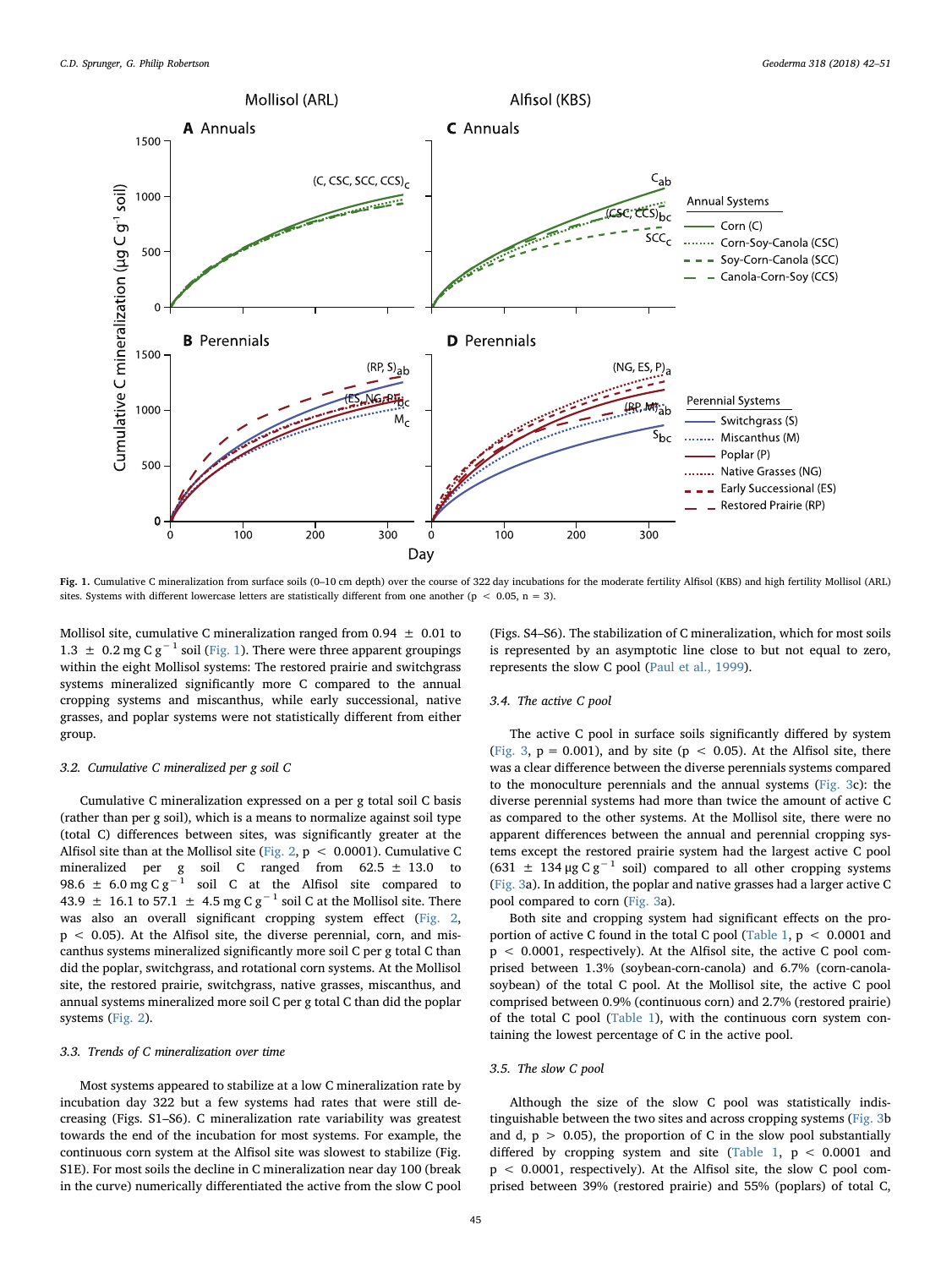<span id="page-4-0"></span>

Fig. 2. Normalized cumulative C mineralization per gram of soil C from surface soils (0-10 cm depths) over the course of 322 day incubations for a moderate fertility Alfisol (KBS) and a high fertility Mollisol (ARL) site. For each site, systems with different lowercase letters are statistically different from one another ( $p < 0.05$ ,  $n = 3$ ).

whereas the slow C pool at the Mollisol site comprised between 20% (rotational corn) and 45% (poplar) of total C ([Table 1\)](#page-5-1). The size of the slow C pools significantly differed by cropping system ( $p < 0.0001$ ), although distinct trends were not as visible as in the active pool. In addition, there was a marginally significant site by cropping system interaction ( $p = 0.06$ ). At the Alfisol site, the poplars had significantly more C in the slow pool compared to all other systems except native grasses and early successional. At the Mollisol site, the poplar and early successional systems had significantly greater slow C compared to the other systems [\(Fig. 3b](#page-5-0)). The next group consisted of the restored prairie, switchgrass, and corn, which had significantly more slow C compared to the native grasses, miscanthus and other annual systems [\(Fig. 3](#page-5-0)b).

#### 3.6. The passive (non-hydrolyzable) C pool

We did not detect any differences among cropping systems at either site for the passive C pool (Tables S2 and S3). However the passive C pool was overall significantly greater at the Mollisol site compared to the Alfisol site, with 2.2 times more passive C in the surface horizon. Site had a significant effect on passive C proportions of total C [\(Table 1](#page-5-1),  $p < 0.0001$ ). On average, the passive pool at the Mollisol site comprised 69% of total C compared to 52% at the Alfisol site.

## 3.7. Mean residence times of soil C

The MRTs of the active C pool differed by cropping system [\(Tables 2](#page-6-0) [and 3](#page-6-0),  $p < 0.001$ ) but not by site ( $p > 0.1$ ). At the Alfisol site, the poplar system had an MRT of 78  $\pm$  18.8 days, which was significantly longer than all of other cropping systems except for the native grasses, which had an MRT of 69  $\pm$  13.4 days. Continuous corn had the shortest MRT of 33.4  $\pm$  6.7 days. At the Mollisol site, the rotational corn soybean phase and poplar systems had the longest active C MRT at 63  $\pm$  10.8 and 58  $\pm$  6.0 days, respectively. The other systems had MRTs that ranged from 27 to 46 days, whereas miscanthus had the shortest MRT of 27 days.

MRTs of the slow C pool did not differ by site  $(p > 0.1)$  or cropping system ( $p > 0.1$ ), although there were some noteworthy trends. For example, at the Alfisol site, the native grasses had a longer MRT of 7.9  $\pm$  4.5 years compared to all other systems. At the Mollisol site the longest MRTs for the slow C pool were 4.5 and 4.2 years for the poplar and early successional systems [\(Table 3\)](#page-6-1).

## 4. Discussion

Overall, diverse perennial systems by year five had accumulated significantly more active soil C compared to both annual systems and perennial monoculture systems, particularly at the Alfisol site: perennial polycultures including native grasses, early successional, restored prairie, and poplar systems had 50–117% more active C than did monocultures of annual (corn) and perennial (switchgrass, miscanthus) crops. Within the monocultures, there were no active C pool differences between annual and perennial crops: switchgrass and miscanthus had about as much active soil C as corn.

Differences in slow C pools between annual and perennial systems were less apparent. At both sites the poplar system had relatively more slow C than did the annual crops, as did the early successional system at the Mollisol site. There were no detectable differences in passive soil C among cropping systems at either site, though there was substantially more passive C at the Mollisol than at the Alfisol site.

#### 4.1. Active C pool trends

Five years after establishment at the lower fertility Alfisol site, the diverse perennial systems had up to 2.5 times more active C than did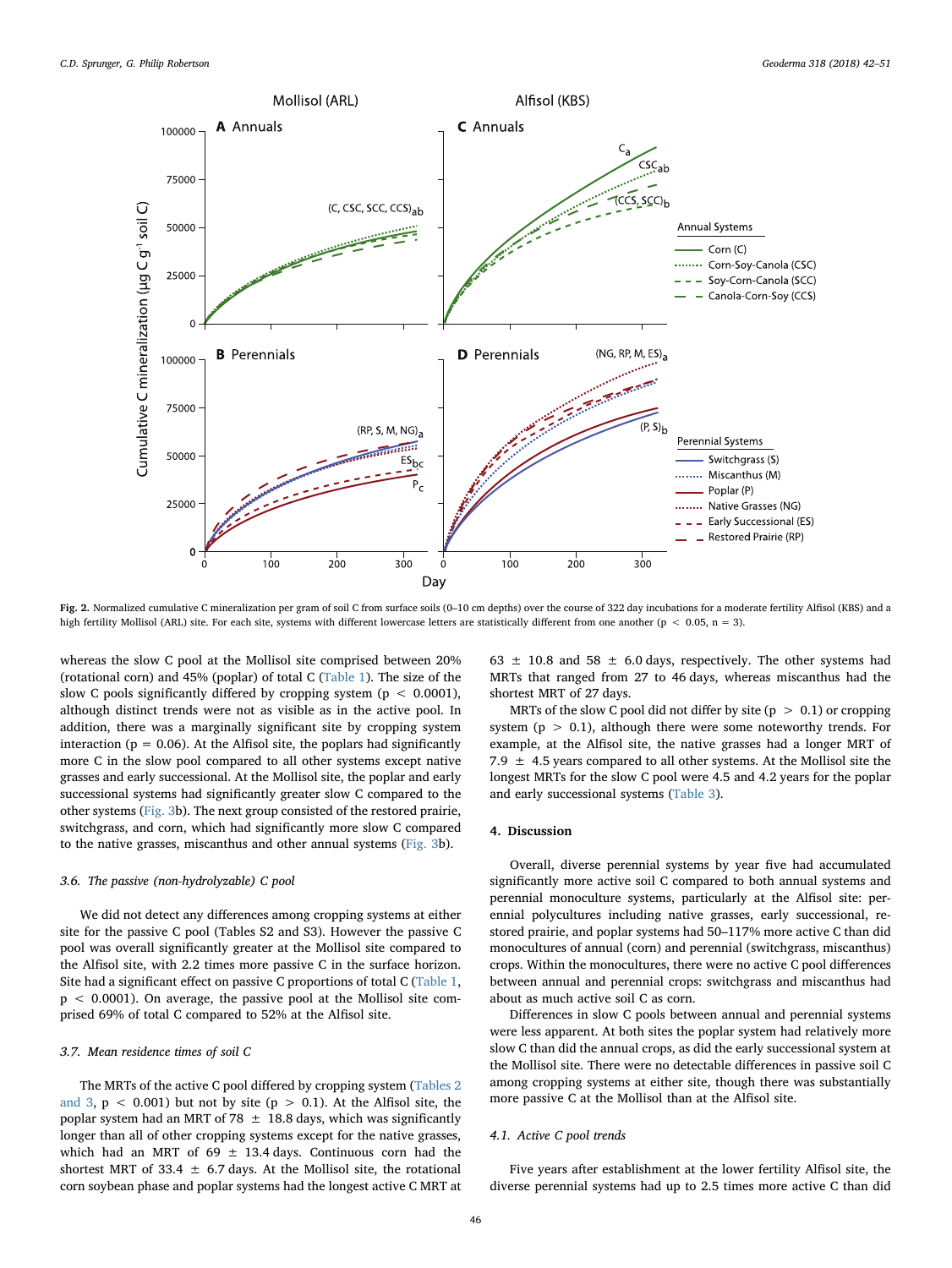<span id="page-5-0"></span>

Fig. 3. The active and slow C pools at the high fertility Mollisol (ARL) and moderate fertility Alfisol (KBS) sites. Within each site, systems with different lowercase letters are statistically different from one another ( $p < 0.05$ ). Bars with no letters were not significantly different from one another. Bars are means  $\pm$  SE, n = 3; asterisk represents  $n = 1$ .

soil) ≈ native grasses (656 ± 155) ≈ restored prairie  $(638 \pm 44)$  > early succession  $(500 \pm 54)$   $\gg$  continuous corn  $(236 \pm 68) \approx$  rotational corn  $(180 \pm$  n.a.). In perennial

## <span id="page-5-1"></span>Table 1

Active, slow, [a](#page-5-2)nd passive C percentages of total C for eight biofuel cropping systems at the Mollisol (ARL) site and the Alfisol (KBS) site.<sup>5</sup>

the annual systems and monoculture perennials, which were statistically similar to one another. At this site active C pools in perennial polycultures followed the order hybrid poplars (696  $\pm$  216 μg C g<sup>-1</sup>

| System              | Mollisol     |             |               | Alfisol           |                    |                   |
|---------------------|--------------|-------------|---------------|-------------------|--------------------|-------------------|
|                     | Active C (%) | Slow $C(%)$ | Passive C (%) | Active $C(% )$    | Slow $C(%)$        | Passive C (%)     |
| Continuous corn     | 0.9n.s       | 28.8b       | 70.3a         | 2.0 <sub>cd</sub> | 40.8bc             | 57.2a             |
| Rotational corn     |              |             |               |                   |                    |                   |
| Corn-soybean-canola | 1.4n.s       | 20.3c       | 78.3a         | 6.7a              | 44.6bc             | 48.7ab            |
| Soybean-corn-canola | 1.6n.s       | 24.7bc      | 73.7a         | 1.3d              | 52.1ab             | 46.6b             |
| Canola-corn-soybean | 1.6n.s       | 28.0bc      | 70.4a         | 1.9d              | 45.4bc             | 52.7ab            |
| Switchgrass         | 1.4n.s       | 31.4b       | 67.2a         | 2.3 cd            | 41.8bc             | 55.9ab            |
| Miscanthus          | 1.3n.s       | 18.1c       | 80.6a         | $2.5$ cd          | 42.0 <sub>bc</sub> | 55.5ab            |
| Poplar              | 1.5n.s       | 44.6a       | 53.9c         | 4.2bc             | 55.3a              | 40.5 <sub>b</sub> |
| Native grasses      | 1.9n.s       | 25.9bc      | 72.2a         | 3.6 <sub>b</sub>  | 47.4abc            | 49.0ab            |
| Early successional  | 1.4n.s       | 42.5a       | 56.1b         | 3.6 <sub>b</sub>  | 49.0ab             | 47.4ab            |
| Restored prairie    | 2.7n.s       | 31.7b       | 65.6ab        | 5.2ab             | 39.0c              | 55.8ab            |

<span id="page-5-2"></span><sup>a</sup> n.s. = not significant across treatments.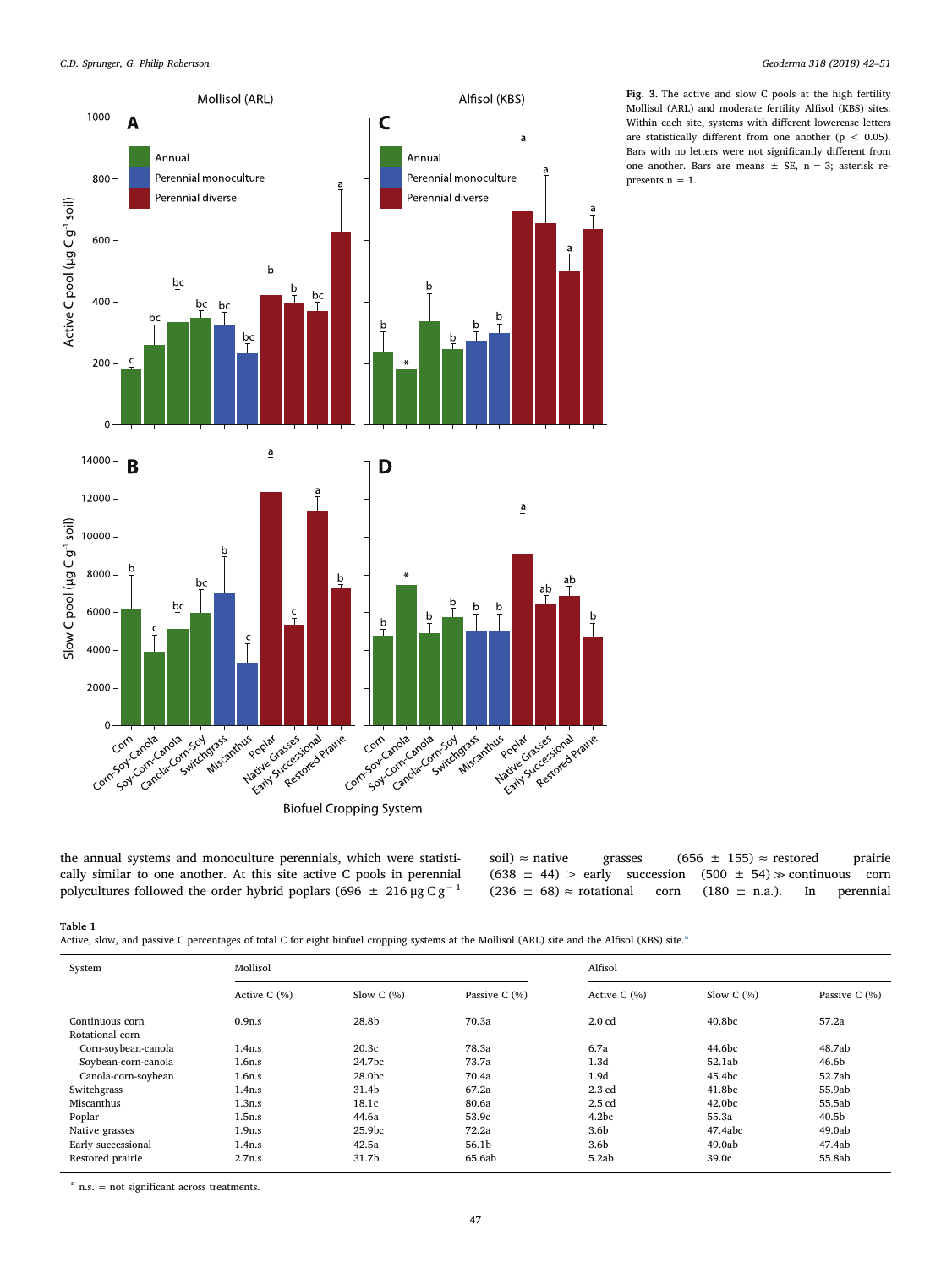#### <span id="page-6-0"></span>Table 2

Mean Residence Times (MRTs) for surface soils (0–10 cm) of eight biofuel cropping systems at the Mollisol (ARL) site for the active and slow C pool. Different letters represent a significant difference ( $p < 0.05$ ) across cropping systems. Laboratory MRT was calculated as  $1/k$ . Field MRT was determined using a  $Q_{10}$  correction for the difference in the lab temperature and the field mean temperature at ARL.

| System                  | Active C          |                     | Slow C             |                      |  |
|-------------------------|-------------------|---------------------|--------------------|----------------------|--|
|                         | Lab MRT<br>(days) | Field MRT<br>(days) | Lab MRT<br>(years) | Field MRT<br>(years) |  |
| Continuous corn         | 41.7 $(3.8)^{b}$  | 147.4<br>(13.4)     | $2.1~(0.5)^a$      | 7.4(1.6)             |  |
| Rotational corn         |                   |                     |                    |                      |  |
| Corn-soybean-<br>canola | 38.7 $(8.3)^{b}$  | 136.6<br>(29.3)     | $2.1~(0.3)^a$      | 7.4(0.9)             |  |
| Soybean-corn-<br>canola | 62.6 $(10.8)^a$   | 221.2<br>(38.0)     | $1.6(0.1)^a$       | 5.7(0.36)            |  |
| Canola-corn-<br>soybean | 46.3 $(7.9)^{ab}$ | 163.6 (28)          | $3.2(0.3)^a$       | 11.3(1.2)            |  |
| Switchgrass             | 31.4 $(1.4)^b$    | 111.0(5.0)          | $2.3(0.5)^{a}$     | 7.9(1.8)             |  |
| Miscanthus              | $27.0(4.0)^{b}$   | 95.5 (14.2)         | $1.4(0.3)^a$       | 4.9(0.9)             |  |
| Poplar                  | 57.5 $(6.0)^a$    | 202.9<br>(21.1)     | 4.5 $(0.3)^a$      | 15.7 (0.9)           |  |
| Native grasses          | 39.3 $(7.6)^b$    | 138.6<br>(26.9)     | $2.1~(0.13)^{a}$   | 7.4(0.5)             |  |
| Early successional      | 35.0 $(5.1)^{b}$  | 123.5<br>(17.9)     | 4.2 $(1.2)^a$      | 14.6 (4.4)           |  |
| Restored prairie        | 39.3 $(4.6)^b$    | 138.6<br>(16.2)     | $2.8(0.3)^a$       | 9.9(0.9)             |  |

#### <span id="page-6-1"></span>Table 3

Mean Residence Times (MRTs) for surface soils (0–10 cm) of eight biofuel cropping systems at the Alfisol (KBS) site for the active and slow C pool. Asterisks represents  $(n = 1)$ . Different letters represent a significant difference  $(p < 0.05)$  across cropping systems. Laboratory MRT was calculated as 1/k. Field MRT was determined using a  $\mathrm{Q}_{10}$ correction for the difference in the lab temperature and the field mean temperature at **KBS** 

| System                             | Active C                   |                            | Slow C             |                             |
|------------------------------------|----------------------------|----------------------------|--------------------|-----------------------------|
|                                    | Lab MRT (days)             | <b>Field MRT</b><br>(days) | Lab MRT<br>(years) | <b>Field MRT</b><br>(years) |
| Continuous corn<br>Rotational corn | 33.4 $(6.7)^c$             | 94.9 $(19.1)^c$            | 3.1 $(0.5)^{b}$    | 8.8 $(1.5)^{b}$             |
| Corn-soybean-<br>canola            | $27.3*$                    | $77.7*$                    | $3.1*$             | $9.0*$                      |
| Soybean-corn-<br>canola            | 51.5 $(9.4)$ <sup>bc</sup> | 146.2<br>$(26.6)^{bc}$     | $2.5(0.1)^{b}$     | 7.2 $(0.4)^{b}$             |
| Canola-corn-<br>soybean            | 33.9 $(1.7)^{bc}$          | 96.5 $(4.7)^{bc}$          | $2.7 (0.2)^{b}$    | 7.7 $(0.6)^b$               |
| Switchgrass                        | 54.0 $(13)^{bc}$           | 153.0<br>$(36.2)^{bc}$     | 3.1 $(0.3)^{b}$    | $8.9(0.9)^{b}$              |
| Miscanthus                         | 36.8 $(4.1)^{bc}$          | 104.4<br>$(11.9)^{bc}$     | $2.2(0.8)^{b}$     | 6.4 $(0.8)^{b}$             |
| Poplar                             | 78.2 $(18.8)^a$            | 222.2<br>$(53.3)^{a}$      | $3.3*$             | $9.4*$                      |
| Native grasses                     | $69.2(13.4)^{ab}$          | 196.4<br>$(38.1)^{ab}$     | 7.9 $(4.5)^a$      | $22.6(12.8)^a$              |
| Early successional                 | 40.1 $(7.9)^{bc}$          | 113.7<br>$(22.6)^{bc}$     | $2.9(0.8)^{b}$     | $8.1~(2.4)^{b}$             |
| Restored prairie                   | 55.8 $(1.9)^b$             | $158.4(5.3)^{b}$           | 3.6 $(0.5)^b$      | $10.1~(1.4)^{b}$            |

monocultures active C pools were similar to those in corn: switchgrass  $(274 \pm 29) \approx$  miscanthus (299 ± 9).

The similarity in active C among annual systems and perennial monocultures differs from other studies that have demonstrated greater C accumulation under switchgrass and miscanthus compared to conventionally tilled corn ([Liebig et al., 2005\)](#page-8-19). Our results suggest that differences in these other studies may be due simply to tillage rather than crop life history differences: in our study no-till corn accumulated active C at rates similar to the perennial herbaceous monocultures which were, by nature, also no-till. [Bonin and Lal \(2012\)](#page-8-20) also found similar rates of surface soil C accumulation in no-till corn and switchgrass.

That diversity rather than simply perenniality appears to explain the differences in active C among cropping systems is a novel finding that heretofore has only been noted for natural grassland and forest systems ([Fornara and Tilman, 2008; Steinbeiss et al., 2008; He et al., 2013;](#page-8-21) [Lange et al., 2015\)](#page-8-21).

Why might diverse perennial systems accumulate more active C than monoculture perennials? One explanation is root productivity. Perennials tend to have extensive root systems with 3 to 8 times greater biomass ([Dupont et al., 2014; Culman et al., 2010; Anderson-Teixeira](#page-8-4) [et al., 2013\)](#page-8-4). Estimates of fine root production at these sites reveal that the diverse cropping systems allocate more biomass to roots compared to monoculture perennials [\(Sprunger et al., 2017](#page-9-6)). Since aboveground net primary productivity (ANPP) at this site is equivalent among cropping systems except for higher productivity miscanthus [\(Sanford](#page-9-4) [et al., 2016](#page-9-4)), we surmise that greater belowground C inputs and greater aggregate stability may be primary drivers for enhanced C accumulation under the diverse perennial systems.

Greater fine root production with higher productivity ([Sprunger](#page-9-6) [et al., 2017\)](#page-9-6) is poorly understood but may be related to greater competition for nutrients or the 'functional composition effect.' This might be particularly evident in the restored prairie system, where N fixation by legumes can facilitate growth of C<sub>4</sub> grasses ([Steinbeiss et al., 2008](#page-9-2) and [Fornara and Tilman, 2008](#page-8-21)). Greater C accumulation in the polycultures where legumes are absent (poplar, native grasses, and early successional systems) could be the result of greater root foraging, said to be intensified in mixed species systems where competitive root networks are established due to greater nutrient demand ([de Kroon et al.,](#page-8-22) [2012\)](#page-8-22).

Increased aggregate stability could also contribute to greater active C under diverse perennial cropping systems relative to corn. Previous work from this same experiment demonstrated that the native grass system at the Alfisol site increased aggregate stability in the > 4 mm soil fraction compared to corn ([Tiemann and Grandy, 2015\)](#page-9-7). Aggregate stability allows for the physical protection of nutrients and has been directly linked to soil C sequestration ([Six et al., 2000\)](#page-9-8). For example, [Grandy and Robertson \(2007\)](#page-8-23) found enhanced SOC accrual in macroaggregates under diverse perennial systems at this site.

At the Mollisol site, differences between the annual and perennial systems were much less apparent, with only the restored prairie accumulating more active C than others. There are at least four potential reasons for less differentiation at this site. First, the Mollisol site has substantially greater soil organic matter stores, which would make small changes more difficult to quantify. Total surface concentrations here were 22.4 g C kg<sup>-1</sup> compared to 14.3 g C kg<sup>-1</sup> at the Alfisol site. Second, almost 70% of the Mollisol site's soil C is in the passive pool, which may indicate approaching C saturation ([Stewart et al., 2008](#page-9-9)) at which point soils have little capacity to stabilize additional C ([Stewart](#page-9-10) [et al., 2007\)](#page-9-10). At the Alfisol site, in contrast, soil C levels are well below saturation [\(Gelfand et al., 2011](#page-8-24)), which suggests a greater capacity to build soil C quickly ([Anderson-Teixeira et al., 2009; Johnston, 2011](#page-8-25)). Third, the Mollisol site has more clay (25% vs. 6% at the Alfisol site), which causes C to accumulate at a much slower rate as C approaches equilibrium ([West and Six, 2007\)](#page-9-11). Fourth and finally, [Tiemann and](#page-9-7) [Grandy \(2015\)](#page-9-7) showed that soil C accrual at the Mollisol site is associated with smaller aggregates as compared to the Alfisol site, which means that the Mollisol site is also further along on an aggregation and stabilization trajectory and thus less likely to accrue soil C in more labile pools.

Increases in the active C pool should eventually result in greater accumulation of C in more recalcitrant pools so long as management remains the same. For example, as the active C pool increases, C will transfer into the more recalcitrant pools of C through physical breakdown of organic material and microbially mediated processes ([Grandy](#page-8-26) [and Ne](#page-8-26)ff, 2008). This filtering effect of molecular C compounds is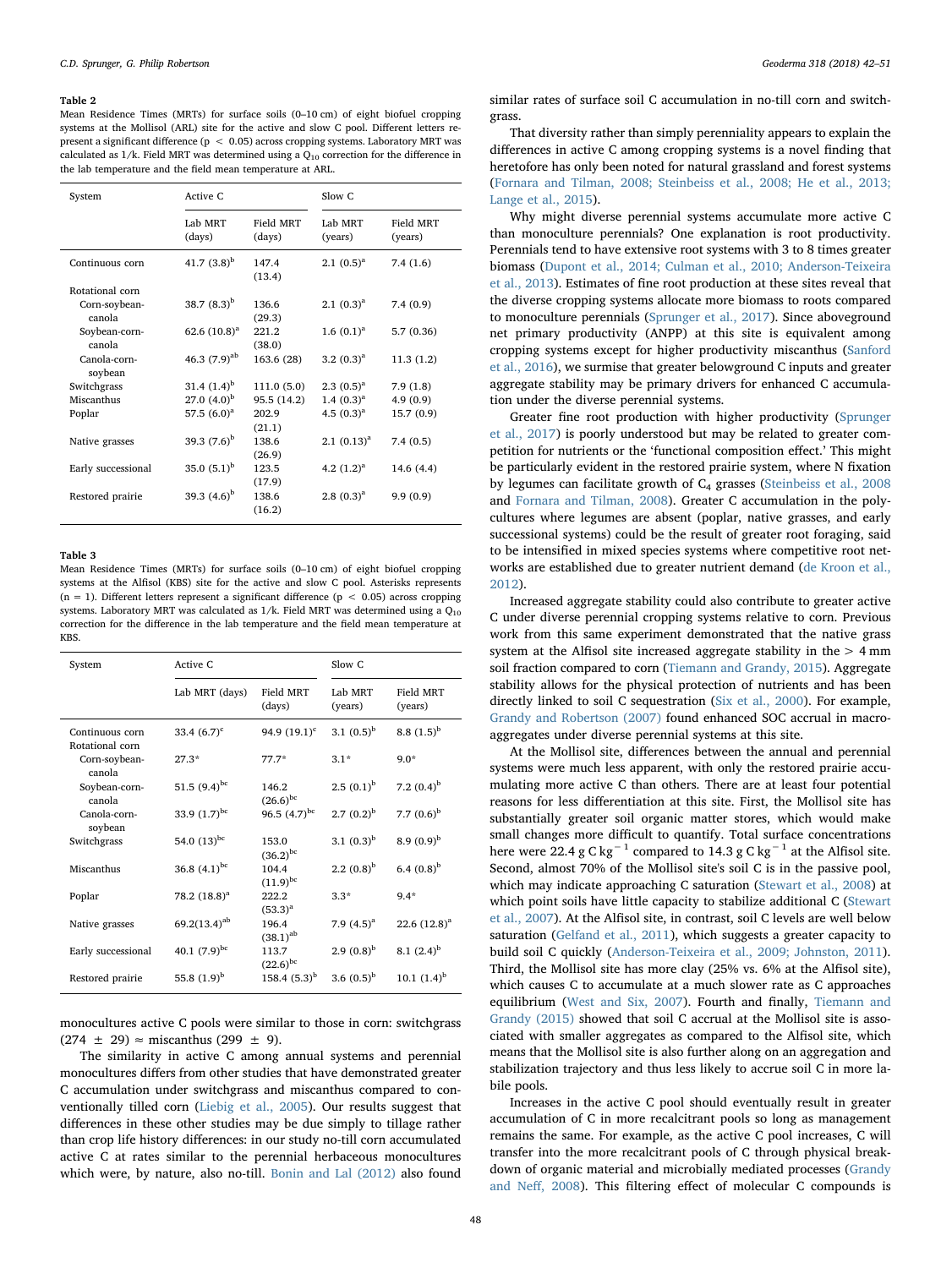driven by selective microbial degradation, whereby more recalcitrant pools accumulate in slow and passive C pools.

## 4.2. Slow C pool trends

Differences between the annual and perennial systems in the slow C pool were much less pronounced at the Alfisol site; only the poplars at both sites and the early successional system at the Mollisol site accumulated more slow C than did other systems. Although not significant, the native grasses and early successional systems at the Alfisol site had slightly greater slow C pools compared to the annuals and monoculture perennials, following trends visible in the active C pool.

Poplars are the only woody species in this study and previous experiments at a nearby KBS site have also shown that poplars on Alfisols are effective at sequestering slow C ([Paul et al., 1999](#page-8-14)). In the first ten years of establishment, this nearby poplar system added 32–44 g C m<sup>-2</sup> y<sup>-1</sup> to the total surface soil C pool [\(Robertson et al.,](#page-8-27) [2000\)](#page-8-27). Twelve years post establishment, [Grandy and Robertson \(2007\)](#page-8-23) found that poplars accumulated 37% more total C relative to conventional row crops in the top 5 cm. Likewise, our findings demonstrate that in the first five years of establishment poplars are accumulating twice as much C in both the active and slow pool in the top 10 cm of soil relative to no-till corn.

The poplars' accumulation of C in the slow pool is likely due to coarse and fine root production and turnover since most aboveground biomass (wood) is removed at harvest. However, fine root production results from this site [\(Sprunger et al., 2017\)](#page-9-6) show that poplars produced fewer fine roots compared to the other polyculture systems. Thus, belowground C accumulation here could be a function of quality rather than quantity. Results from a decomposition experiment in Quebec showed that hybrid poplar roots have a high lignin to N ratio, which could lead to reduced microbial activity and may slow the overall rate of decomposition [\(Camiré et al., 1991](#page-8-28)).

The slow C pool can be altered by management but is generally associated with more stabilized pools of C, which greatly influence long-term C sequestration ([Wander et al., 2004\)](#page-9-12). The slow C pool is also influenced by physical protection [\(Grandy and Robertson, 2007\)](#page-8-23), which will give systems with more extensive roots an advantage for building C over time, since roots affect aggregate formation and thus the protection of soil organic matter ([Rasse et al., 2005](#page-8-29)) and contribute disproportionately to soil C pools compared to aboveground biomass ([Kong and Six, 2010; Austin et al., 2017\)](#page-8-30). For example, [Austin et al.](#page-8-31) [\(2017\)](#page-8-31) report that C derived from roots may be preferentially stabilized in soil due to rhizodeposits and their direct mineral associations. Thus, it is reasonable to expect detectable increases in the slow C pool over longer periods of time under systems that have extensive roots systems and that are already exhibiting increases in the active C pool relative to annuals and monoculture perennials.

#### 4.3. Passive C pool trends

That we did not detect differences in passive soil C among cropping systems within our two sites is not surprising given that C in passive pools is generally not influenced by short-term management or biological activity ([Wander, 2004](#page-9-13)). Mean residence times for passive pools at our sites were over 1000 years, consistent with  $^{14}$ C data from these sites: [Paul et al. \(2001a\)](#page-8-8) found that MRTs for soil C in soils high in clay like those found at the Mollisol site were about 2840 years and other Alfisols at KBS had MRTs of 1435 years.

However the amount of passive soil C differed substantially between the two sites. At the Alfisol site, the passive pool on average accounted for 52% of total C. Nearly identical percentages have been reported from work at other experiments at the Alifsol (KBS) site. For example, [Paul et al. \(1999\)](#page-8-14) found that the passive pool was 56% and 53% of the total C pool for other KBS corn and never-tilled systems, respectively. In contrast, at our Mollisol site the passive pool on average accounted for

69% of total soil C. Thus, while C accumulation in the active C pool is occurring more quickly under diverse perennials at our Alfisol site, our Mollisol soils are more effective at stabilizing C overall, corroborated by the lower amount of C that is respired per gram of total C ([Fig. 2](#page-4-0)) as well as by [Tiemann and Grandy's \(2015\)](#page-9-7) findings that the soil C accruing at the Alfisol site is found in more easily degradable pools of C compared to soil C at our Mollisol site.

## 4.4. Management implications

Our results demonstrate that diverse perennial cropping systems could be used to quickly increase the active fraction of surface soil C in moderate fertility soils, a finding that has several management implications. First, because less fertile soils are further from C saturation, the accumulation of active C and eventually other C pools will provide marginal soils an additional climate benefit when hosting diverse perennial biomass crops as compared to more fertile high C soils because C change plays a major role in the net C balance of biofuel cropping systems [\(Fargione et al., 2008; Gelfand et al., 2011](#page-8-32)). This distinction is important and provides further reason to favor marginal over arable lands for growing cellulosic biofuels [\(Robertson et al., 2017](#page-9-14)).

Second, our results show greater active C gain with perennial polyculture crops than with perennial monoculture crops, suggesting a higher soil fertility and C sequestration capacity for polycultures. While we do not know from these results how much diversity is necessary to provide an active C advantage, it is clear that some degree of polyculture is as beneficial for cropping systems as it is for natural systems (e.g., [Fornara and Tilman, 2008\)](#page-8-21). At our Alfisol site switchgrass and miscanthus monocultures accumulated active C at rates that were only about half of those in the mixed-species stands of restored prairie, early successional, native grasses, or hybrid poplar stands. At our Mollisol site restored prairie resulted in substantial active C gain. At both sites slow C pools accumulated more quickly in the diverse poplar and early successional sites relative to other systems. This polyculture advantage has implications for the design of biofuel systems, conservation setaside programs, and soil restoration efforts.

Finally, our results emphasize the need to examine biofuel cropping system effects on soil C in contrasting soils [\(Tiemann and Grandy,](#page-9-7) [2015\)](#page-9-7). Inherent differences such as soil type, texture and fertility will influence the rate at which soil C accumulates and whether accumulation occurs in labile or more stable C pools. Thus, if we are to accurately determine soil C sequestration potential under biofuel cropping systems, comparative experiments on different soil types should be the norm rather than the exception.

### 5. Conclusions

We examined surface horizon active, slow, and passive C pools under eight different biofuel cropping systems in contrasting soils five years post-establishment. Overall, we found that soil C accumulation trends were site specific, where accumulation in the active C pool under perennials relative to annuals occurred more quickly at the moderate fertility Alfisol site compared to the high fertility Mollisol site. Slower accumulation in the active C pool at the high fertility site is likely a result of high C and clay contents and smaller aggregates. In addition, a greater proportion of soil C at the Mollisol site was found in the slow and passive pools, which is a sign that soils may be approaching C saturation. In the moderate fertility site perennial polycultures accumulated up to 2.5 times more active C than did annual and monoculture perennial crops, highlighting the importance of plant diversity for enhancing soil C accrual. Perennial monocultures accumulated active C at rates similar to no-till continuous corn. Ultimately, results demonstrate that diverse perennial cropping systems have the ability to rapidly and significantly increase active C at lower fertility sites. That we saw variable soil C accrual trends at contrasting sites also highlights the importance of comparative cropping system experiments on different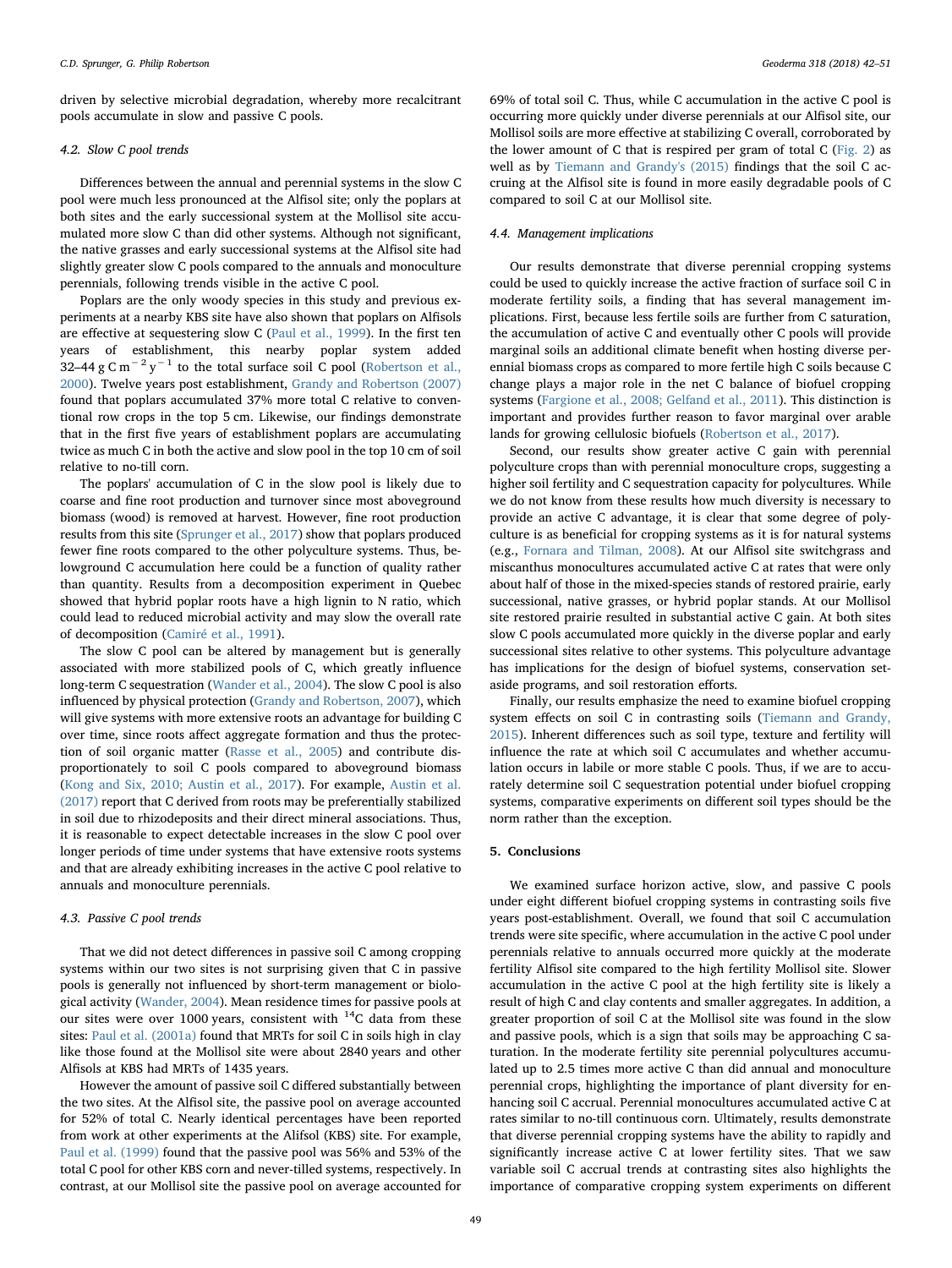soil types to fully understand soil C sequestration potential under a variety of biofuel cropping systems.

## Acknowledgements

We thank K. Kahmark, S. Vanderwulp, S. Bohm, S. Sippel, S. Roley, G. Sanford, L. Oates, and many others for assistance in the laboratory and field. We also thank S.K. Hamilton, A.N. Kravchenko, and two anonymous reviewers for especially helpful suggestions and insightful comments on earlier versions of the manuscript, and J. Schuette for help with figures. The US DOE Office of Science (DE-FCO2- 07ER64494), the US National Science Foundation LTER Program (DEB 1027253), and MSU AgBioResearch provided financial support. In addition, C. Sprunger was supported by a National Ford Foundation Fellowship.

## Appendix A. Supplementary data

Supplementary data to this article can be found online at [https://](https://doi.org/10.1016/j.geoderma.2017.11.040) [doi.org/10.1016/j.geoderma.2017.11.040](https://doi.org/10.1016/j.geoderma.2017.11.040).

#### References

- <span id="page-8-25"></span>Anderson-Teixeira, K.J., Masters, M.D., Delucia, E.H., 2009. Changes in soil organic carbon under biofuel crops. Glob. Change Biol. Bioenergy. 1, 75–96. [http://dx.doi.](http://dx.doi.org/10.1111/j.1757-1707.2008.01001.x) [org/10.1111/j.1757-1707.2008.01001.x.](http://dx.doi.org/10.1111/j.1757-1707.2008.01001.x)
- Anderson-Teixeira, K.J., Masters, M.D., Black, C.K., Zeri, M., Hussain, M.Z., Bernacchi, C.J., DeLucia, E.H., 2013. Altered belowground carbon cycling following land-use change to perennial bioenergy crops. Ecosystems 16, 508–520. [http://dx.doi.org/10.](http://dx.doi.org/10.1007/s10021-012-9628-x) [1007/s10021-012-9628-x](http://dx.doi.org/10.1007/s10021-012-9628-x).
- <span id="page-8-31"></span>Austin, E.E., Wickings, K., McDaniel, M.D., Robertson, G.P., Grandy, A.S., 2017. Cover crop root contributions to soil carbon in a no-till corn bioenergy cropping system. GCB Bioenergy 112. <http://dx.doi.org/10.1111/gcbb.12428>.
- <span id="page-8-20"></span>Bonin, C.L., Lal, R., 2012. Aboveground productivity and soil carbon storage of biofuel crops in Ohio. Glob. Chang. Biol. 6, 67–75. [http://dx.doi.org/10.1111/j.1757-1707.](http://dx.doi.org/10.1111/j.1757-1707.2008.01001.x) [2008.01001.x.](http://dx.doi.org/10.1111/j.1757-1707.2008.01001.x)
- <span id="page-8-11"></span>[Cambardella, C.A., Elliott, E.T., 1992. Particulate soil organic matter changes across a](http://refhub.elsevier.com/S0016-7061(17)30941-2/rf0025) [grassland cultivation sequence. Soil Sci. Soc. Am. J. 56, 777](http://refhub.elsevier.com/S0016-7061(17)30941-2/rf0025)–783.
- <span id="page-8-28"></span>[Camiré, C., Côté, B., Brulotte, S., 1991. Decomposition of roots of black alder and hybrid](http://refhub.elsevier.com/S0016-7061(17)30941-2/rf0030) [poplar in short-rotation plantings: nitrogen and lignin control. Plant Soil 138,](http://refhub.elsevier.com/S0016-7061(17)30941-2/rf0030) 123–[132](http://refhub.elsevier.com/S0016-7061(17)30941-2/rf0030).
- Collins, H.P., Elliott, E.T., Paustian, K., Bundy, L.G., Dick, W.A., Huggins, D.R., Smucker, A.J.M., Paul, E.A., 2000. Soil carbon pools and fluxes in long-term corn belt agroecosystems. Soil Biol. Biochem. 32, 157–168. [http://dx.doi.org/10.1016/S0038-](http://dx.doi.org/10.1016/S0038-0717(99)00136-4) [0717\(99\)00136-4](http://dx.doi.org/10.1016/S0038-0717(99)00136-4).
- <span id="page-8-15"></span>Collins, H.P., Smith, J.L., Fransen, S., Alva, A.K., Kruger, C.E., Granatstein, D.M., 2010. Carbon sequestration under irrigated switchgrass (Panicum virgatum L.) production. Soil Sci. Soc. Am. J. 74, 2049–2058. [http://dx.doi.org/10.2136/sssaj2010.0020.](http://dx.doi.org/10.2136/sssaj2010.0020)
- Culman, S.W., DuPont, S.T., Glover, J.D., Buckley, D.H., Fick, G.W., Ferris, H., Crews, T.E., 2010. Long-term impacts of high-input annual cropping and unfertilized perennial grass production on soil properties and belowground food webs in Kansas, USA. Agric. Ecosyst. Environ. 137, 13–24. [http://dx.doi.org/10.1016/j.agee.2009.](http://dx.doi.org/10.1016/j.agee.2009.11.008) [11.008](http://dx.doi.org/10.1016/j.agee.2009.11.008).
- Culman, S.W., Snapp, S.S., Freeman, M.A., Schipanski, M.E., Beniston, J., Lal, R., et al., 2012. Permanganate oxidizable carbon reflects a processed soil fraction that is sensitive to management. Soil Sci. Soc. Am. J. 76, 494–504. [http://dx.doi.org/10.2136/](http://dx.doi.org/10.2136/sssaj2011.0286) sssai2011.0286
- <span id="page-8-4"></span>DuPont, S.T., Beniston, J., Glover, J.D., Hodson, A., Culman, S.W., Lal, R., Ferris, H., 2014. Root traits and soil properties in harvested perennial grassland, annual wheat, and never-tilled annual wheat. Plant Soil 381, 405–420. [http://dx.doi.org/10.1007/](http://dx.doi.org/10.1007/s11104-014-2145-2) [s11104-014-2145-2.](http://dx.doi.org/10.1007/s11104-014-2145-2)
- <span id="page-8-32"></span>[Fargione, J., Hill, J., Tilman, D., Polasky, S., Hawthorne, P., 2008. Land clearing and the](http://refhub.elsevier.com/S0016-7061(17)30941-2/rf0060) [biofuel carbon debt. Science 319, 1235](http://refhub.elsevier.com/S0016-7061(17)30941-2/rf0060)–1237.
- <span id="page-8-5"></span>Ferchaud, F., Vitte, G., Mary, B., 2016. Changes in soil carbon stocks under perennial and annual bioenergy crops. GCB Bioenergy 8, 290–306. [http://dx.doi.org/10.1111/](http://dx.doi.org/10.1111/gcbb.12249) [gcbb.12249.](http://dx.doi.org/10.1111/gcbb.12249)
- <span id="page-8-21"></span>Fornara, D.A., Tilman, D., 2008. Plant functional composition influences rates of soil carbon and nitrogen accumulation. Ecol. J. 96, 314–322. [http://dx.doi.org/10.1111/](http://dx.doi.org/10.1111/j.1365-2745.2007.01345.x) [j.1365-2745.2007.01345.x.](http://dx.doi.org/10.1111/j.1365-2745.2007.01345.x)
- <span id="page-8-17"></span>Franszluebbers, [A.J., Haney, R.L., Honeycutt, C.W., Schomberg, H.H., Hons, F.M., 2000.](http://refhub.elsevier.com/S0016-7061(17)30941-2/rf0075) [Flush of carbon dioxide following rewetting of dried soil relates to active organic](http://refhub.elsevier.com/S0016-7061(17)30941-2/rf0075) [pools. Soil Sci. Soc. Am. J. 64, 613](http://refhub.elsevier.com/S0016-7061(17)30941-2/rf0075)–623.
- <span id="page-8-24"></span>[Gelfand, I., Zenone, T., Jasrotia, P., Chen, J., Hamilton, S.K., Robertson, G.P., 2011.](http://refhub.elsevier.com/S0016-7061(17)30941-2/rf0080) [Carbon debt of Conservation Reserve Program \(CRP\) grasslands converted to bioe](http://refhub.elsevier.com/S0016-7061(17)30941-2/rf0080)[nergy production. Proc. Natl. Acad. Sci. U. S. A. 108, 13864](http://refhub.elsevier.com/S0016-7061(17)30941-2/rf0080)–13869.
- <span id="page-8-26"></span>Grandy, A.S., Neff, J.C., 2008. Molecular C dynamics downstream: the biochemical decomposition sequence and its impact on soil organic matter structure and function. Sci. Total Environ. 404, 297–307. [http://dx.doi.org/10.1016/j.scitotenv.2007.11.](http://dx.doi.org/10.1016/j.scitotenv.2007.11.013) [013](http://dx.doi.org/10.1016/j.scitotenv.2007.11.013).
- <span id="page-8-23"></span>Grandy, A.S., Robertson, G.P., 2007. Land-use intensity effects on soil organic carbon accumulation rates and mechanisms. Ecosystems 10, 59–74. [http://dx.doi.org/10.](http://dx.doi.org/10.1007/s10021-006-9010-y) [1007/s10021-006-9010-y](http://dx.doi.org/10.1007/s10021-006-9010-y).
- He, Y.L., Qin, L., Li, Z., Liang, X., Shao, M., Tan, L., 2013. Carbon storage capacity of monoculture and mixed-species plantations in subtropical China. For. Ecol. Manag. 295, 193–198. [http://dx.doi.org/10.1016/j.foreco.2013.01.020.](http://dx.doi.org/10.1016/j.foreco.2013.01.020)
- <span id="page-8-2"></span>Hutchinson, J., Campbell, C., Desjardins, R., 2007. Some perspectives on carbon sequestration in agriculture. Agric. For. Meteorol. 142, 288–302. [http://dx.doi.org/10.](http://dx.doi.org/10.1016/j.scitotenv.2007.11.013) [1016/j.scitotenv.2007.11.013.](http://dx.doi.org/10.1016/j.scitotenv.2007.11.013)
- Jarecki, M.K., Lal, R., 2003. Crop management for soil carbon. Crit. Rev. Plant Sci. 22, 37–41. [http://dx.doi.org/10.1080/07352680390253179.](http://dx.doi.org/10.1080/07352680390253179)
- [Johnston, J., 2011. Soil organic matter changes towards an equilibrium level appropriate](http://refhub.elsevier.com/S0016-7061(17)30941-2/rf0110) [to the soil and cropping system. In: Better Crops. 95. pp. 7](http://refhub.elsevier.com/S0016-7061(17)30941-2/rf0110)–8.
- Johnston, A.E., Poulton, P.R., Coleman, K., 2009. Soil organic matter: its importance in sustainable agriculture and carbon dioxide fluxes. Adv. Agron. 101, 1–57. [http://dx.](http://dx.doi.org/10.1016/S0065-2113(08)00801-8) [doi.org/10.1016/S0065-2113\(08\)00801-8.](http://dx.doi.org/10.1016/S0065-2113(08)00801-8)
- Kell, D.B., 2011. Breeding crop plants with deep roots: their role in sustainable carbon, nutrient and water sequestration. Ann. Bot. 108, 407–418. [http://dx.doi.org/10.](http://dx.doi.org/10.1016/S0065-2113(08)00801-8) [1016/S0065-2113\(08\)00801-8.](http://dx.doi.org/10.1016/S0065-2113(08)00801-8)
- <span id="page-8-30"></span>[Kong, A.Y.Y., Six, J., 2010. Tracing root vs. residue carbon into soils from conventional](http://refhub.elsevier.com/S0016-7061(17)30941-2/rf0125) [and alternative cropping systems. Soil Sci. Soc. Am. J. 74, 1201](http://refhub.elsevier.com/S0016-7061(17)30941-2/rf0125)–1210.
- <span id="page-8-22"></span>de Kroon, H., Hendriks, M., van Ruijven, J., Ravenek, J., Padilla, F.M., Jongejans, E., et al., 2012. Root responses to nutrients and soil biota: drivers of species coexistence and ecosystem productivity. J. Ecol. 100, 6–15. [http://dx.doi.org/10.1111/j.1365-](http://dx.doi.org/10.1111/j.1365-2745.2011.01906.x) [2745.2011.01906.x.](http://dx.doi.org/10.1111/j.1365-2745.2011.01906.x)
- <span id="page-8-0"></span>Lal, R., 2011. Sequestering carbon in soils of agro-ecosystems. Food Policy 36, S33–S39. <http://dx.doi.org/10.1016/j.foodpol.2010.12.001>.
- [Lange, M., Habekost, M., Eisenhouer, N., Roscher, C., Bessler, H., Engles, C., et al., 2014.](http://refhub.elsevier.com/S0016-7061(17)30941-2/rf0140) [Biotic and abiotic properties mediating plant diversity e](http://refhub.elsevier.com/S0016-7061(17)30941-2/rf0140)ffects on soil microbial [communities in an experimental grassland. PLoS One 1](http://refhub.elsevier.com/S0016-7061(17)30941-2/rf0140)–9 (e96182).
- [Lange, M., Eisenhauer, N., Sierra, C., Bessler, H., Engles, C., Gri](http://refhub.elsevier.com/S0016-7061(17)30941-2/rf0145)ffiths, R.I., et al., 2015. [Plant diversity drives soil carbon storage by increased microbial activity. Nat.](http://refhub.elsevier.com/S0016-7061(17)30941-2/rf0145) [Commun. 6, 1](http://refhub.elsevier.com/S0016-7061(17)30941-2/rf0145)–8.
- <span id="page-8-9"></span>[Leifeld, J., Kögel-Knabner, I., 2005. Soil organic matter fractions as early indicators for](http://refhub.elsevier.com/S0016-7061(17)30941-2/rf0150) carbon stock changes under diff[erent land-use? Geoderma 124, 143](http://refhub.elsevier.com/S0016-7061(17)30941-2/rf0150)–155.
- <span id="page-8-19"></span>Liebig, M.A., Johnson, H.A., Hanson, J.D., Frank, A.B., 2005. Soil carbon under switchgrass stands and cultivated cropland. Biomass Bioenergy 28, 347–354. [http://dx.doi.](http://dx.doi.org/10.1016/j.biombioe.2004.11.004) [org/10.1016/j.biombioe.2004.11.004](http://dx.doi.org/10.1016/j.biombioe.2004.11.004).
- <span id="page-8-7"></span>[McLauchlan, K.K., Hobbie, S.E., Post, W.M., 2006. Conversion from agriculture to](http://refhub.elsevier.com/S0016-7061(17)30941-2/rf0160) [grassland builds soil organic matter on decadal timescales. Ecol. Appl. 16, 143](http://refhub.elsevier.com/S0016-7061(17)30941-2/rf0160)–153.
- <span id="page-8-10"></span>[Necpálová, M., Anex, R.P., Kravchenko, A.N., Abendroth, L.J., Del Grosso, S.J., Dick,](http://refhub.elsevier.com/S0016-7061(17)30941-2/rf0165) [W.A., Helmers, M.J., Herzmann, D., Lauer, J.G., Nafziger, E.D., Sawyer, J.E., Scharf,](http://refhub.elsevier.com/S0016-7061(17)30941-2/rf0165) [P.C., Strock, J.S., Villamil, M.B., 2014. What does it take to detect a change in soil](http://refhub.elsevier.com/S0016-7061(17)30941-2/rf0165) [carbon stock? A regional comparison of minimum detectable di](http://refhub.elsevier.com/S0016-7061(17)30941-2/rf0165)fference and experi[ment duration in the north central United States. J. Soil Water Conserv. 69 \(6\),](http://refhub.elsevier.com/S0016-7061(17)30941-2/rf0165) 517–[531](http://refhub.elsevier.com/S0016-7061(17)30941-2/rf0165).
- <span id="page-8-13"></span>[Paul, E.A., Follett, R.F., Leavitt, S.W., Halvorson, A.D., Peterson, G.A., Lyon, D.J., 1997.](http://refhub.elsevier.com/S0016-7061(17)30941-2/rf0170) [Radiocarbon dating for determination of soil organic matter pool sizes and dynamics.](http://refhub.elsevier.com/S0016-7061(17)30941-2/rf0170) [Soil Sci. Soc. Am. J. 61, 1058](http://refhub.elsevier.com/S0016-7061(17)30941-2/rf0170)–1067.
- <span id="page-8-14"></span>[Paul, E.A., Harris, D., Collins, D.P., Schulthess, U., Robertson, G.P., 1999. Evolution of](http://refhub.elsevier.com/S0016-7061(17)30941-2/rf0175) [CO2 and soil carbon dynamics in biologically managed, row-crop agroecosystems.](http://refhub.elsevier.com/S0016-7061(17)30941-2/rf0175) [Appl. Soil Ecol. 11, 53](http://refhub.elsevier.com/S0016-7061(17)30941-2/rf0175)–65.
- <span id="page-8-8"></span>Paul, E.A., Collins, H.P., Leavitt, S.W., 2001a. Dynamics of resistant soil carbon of midwestern agricultural soils measured by naturally occurring 14C abundance. Geoderma 104, 239–256. [http://dx.doi.org/10.1016/S0016-7061\(01\)00083-0](http://dx.doi.org/10.1016/S0016-7061(01)00083-0).
- [Paul, E.A., Morris, S.J., Bohm, S., 2001b. The determination of soil C pool sizes and](http://refhub.elsevier.com/S0016-7061(17)30941-2/rf0185) [turnover rates: biophysical fractionation and tracers. In: Lal, R. \(Ed.\), Assessment](http://refhub.elsevier.com/S0016-7061(17)30941-2/rf0185) [Methods for Soil Carbon. Lewis Publishers, New York, pp. 193](http://refhub.elsevier.com/S0016-7061(17)30941-2/rf0185)–206.
- <span id="page-8-1"></span>Paustian, K., Lehmann, J., Ogle, S., Reay, D., Robertson, G.P., Smith, P., 2016. Climatesmart soils. Nature 532 (7597), 49–57. [http://dx.doi.org/10.1038/nature17174.](http://dx.doi.org/10.1038/nature17174)
- <span id="page-8-3"></span>[Post, W.M., Kwon, K.C., 2000. Soil carbon sequestration and land use change: processes](http://refhub.elsevier.com/S0016-7061(17)30941-2/rf0190) [and potential. Glob. Chang. Biol. 6, 317](http://refhub.elsevier.com/S0016-7061(17)30941-2/rf0190)–327.
- <span id="page-8-29"></span>Rasse, D.P., Rumpel, C., Dignac, M.F., 2005. Is soil carbon mostly root carbon? Mechanisms for a specific stabilization. Plant Soil 269, 341–356. [http://dx.doi.org/](http://dx.doi.org/10.1023/A:1004343122448) [10.1023/A:1004343122448.](http://dx.doi.org/10.1023/A:1004343122448)
- [Riggs, C.E., Hobbie, S.E., 2016. Mechanisms driving the soil organic matter decomposi](http://refhub.elsevier.com/S0016-7061(17)30941-2/rf0200)[tion response to nitrogen enrichment in grassland soils. Soil Biol. Biochem. 99,](http://refhub.elsevier.com/S0016-7061(17)30941-2/rf0200) 54–[65](http://refhub.elsevier.com/S0016-7061(17)30941-2/rf0200).
- <span id="page-8-16"></span>[Robertson, G.P., Hamilton, S.K., 2015. Long-term ecological research in agricultural](http://refhub.elsevier.com/S0016-7061(17)30941-2/rf0205) [landscapes at the Kellogg Biological Station LTER site: conceptual and experimental](http://refhub.elsevier.com/S0016-7061(17)30941-2/rf0205) [framework. In: Hamilton, S.K., Doll, J.E., Robertson, G.P. \(Eds.\), The Ecology of](http://refhub.elsevier.com/S0016-7061(17)30941-2/rf0205) [Agricultural Landscapes: Long-term Research on the Path to Sustainability. Oxford](http://refhub.elsevier.com/S0016-7061(17)30941-2/rf0205) [University Press, New York, New York, USA, pp. 1](http://refhub.elsevier.com/S0016-7061(17)30941-2/rf0205)–32.
- <span id="page-8-12"></span>[Robertson, G.P., Paul, E.A., 2000. Decomposition and soil organic matter dynamics. In:](http://refhub.elsevier.com/S0016-7061(17)30941-2/rf0210) [Osvaldo, E.S., Jackson, R.B., Mooney, H.A., Howarth, R.W. \(Eds.\), Methods in](http://refhub.elsevier.com/S0016-7061(17)30941-2/rf0210) [Ecosystem Science. Springer Verlag, New York, New York, USA, pp. 104](http://refhub.elsevier.com/S0016-7061(17)30941-2/rf0210)–116.
- <span id="page-8-18"></span>Robertson, G.P., Wedin, D., Groffman, [P.M., Blair, J.M., Holland, E.A., Nadelho](http://refhub.elsevier.com/S0016-7061(17)30941-2/rf0215)ffer, K.J., [Harris, D., 1999. Soil carbon and nitrogen mineralization, nitri](http://refhub.elsevier.com/S0016-7061(17)30941-2/rf0215)fication, and soil re[spiration potentials. In: Robertson, G.P., Coleman, D.C., Bledsoe, C.S. \(Eds.\), Sollins,](http://refhub.elsevier.com/S0016-7061(17)30941-2/rf0215) [Standard Soil Methods for Long-term Ecological Research. Oxford University Press,](http://refhub.elsevier.com/S0016-7061(17)30941-2/rf0215) [New York, pp. 258](http://refhub.elsevier.com/S0016-7061(17)30941-2/rf0215)–271.
- <span id="page-8-27"></span>[Robertson, G.P., Paul, E.A., Harwood, R.R., 2000. Greenhouse gases in intensive agri](http://refhub.elsevier.com/S0016-7061(17)30941-2/rf0220)[culture: contributions of individual gases to the radiative forcing of the atmosphere.](http://refhub.elsevier.com/S0016-7061(17)30941-2/rf0220) [Science 289, 1922](http://refhub.elsevier.com/S0016-7061(17)30941-2/rf0220)–1925.
- <span id="page-8-6"></span>Robertson, G.P., Hamilton, S.K., Del, S., Grosso, J., Parton, W.J., 2011. The biogeochemistry of bioenergy landscapes: carbon, nitrogen, and water considerations.